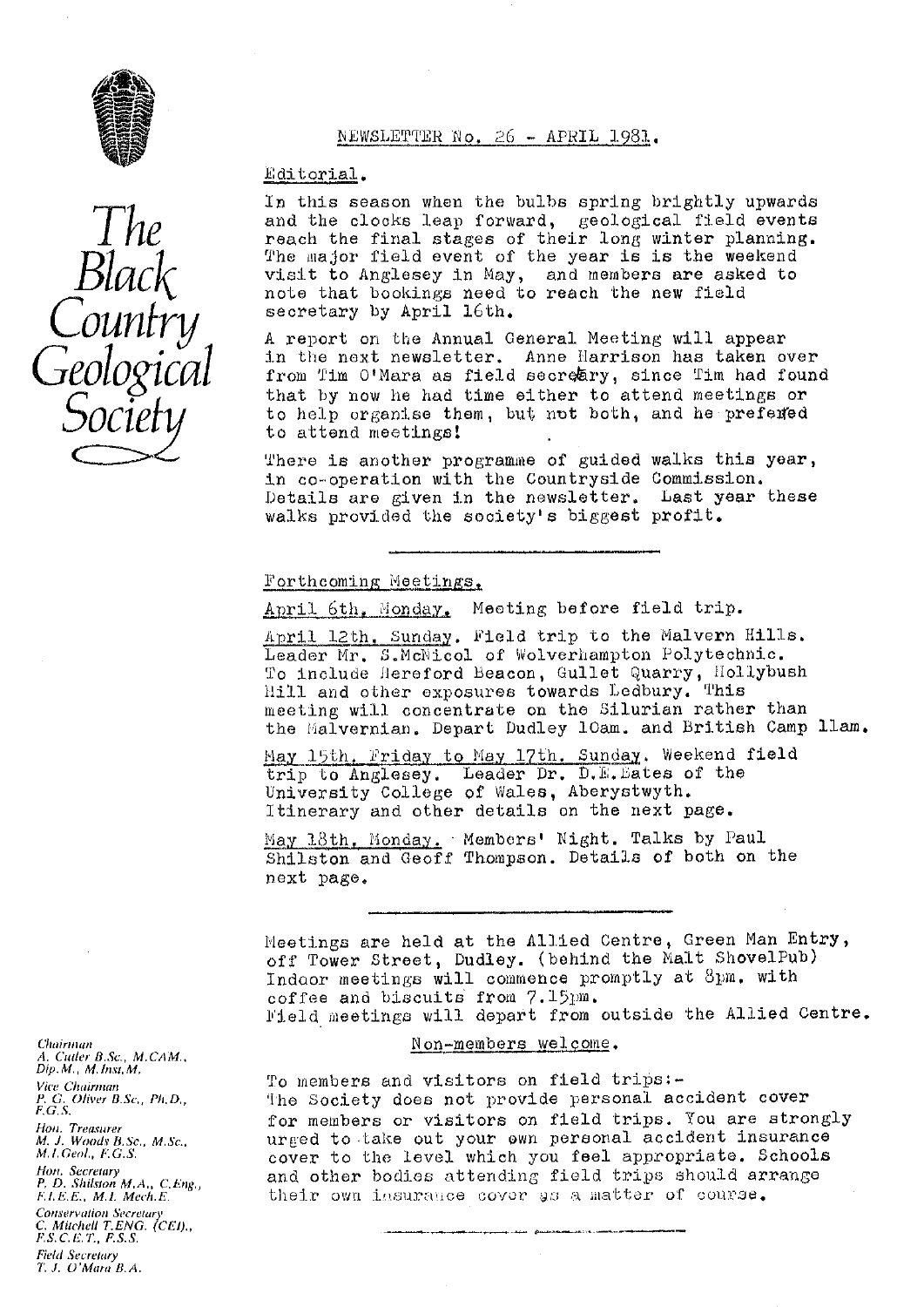Future Programme.

April 12th. Details on front page.

apr<del>il Eath.</del> Decaris on from<br>May 15th - 17th Weekend in Anglesey. From Glenrafon Hotel, Benllech Bay.,Cost depends on the number in the party, but will be about £35 per person for the whole weekend including meals. There are two single rooms, and these will be allocated to the first applicants,. Applications to. Anne Harrison, 67 Woodbourne, Norfolk Road,

Edgbaston, Birmingham B15 3PJ.<br>Tel.021-454-6416. by April 16th. at the latest, with £10 deposit per person

There will be no preliminary meeting. Dr. Bates has suggested as preliminary reading:-

- l.Geology Explained in North Wales, By Challinor and Bates, published by David& Charles, 1973.
- 2.Geologists' association guide to Anglesey, obtainable from Geologists' Association, Burlington House, Piccadilly, London, W1V OJU, Price £2-25, (There is another new guide, to the Lleyn, at the same price).
- Places to be visited to be selected from:- Upper Palaeozoic,
- Carboniferous, Lligwy Bay<br> $Q$ ld Red Sandstone Old Red Sandstone, Ordovician,
	- Carmel Head thrust zone, Ordovician shalea and Precambrian,
	- Parys mountain, mineralisation and igneous rocks.

Mona Complex,

- Newborough pillow lavas and cherts, blue schiats. The north coast, Gwna mélange and Ordovician rocks. Holy Island, structures and low grade metamorphism.
- May 18th. Monday.Members' Night.

This meeting provides an opportunity for members to talk on their favourite topics. a)Volcanic features of Iceland and of the Canary Islands.

Paul Shilston will give a commentary on his holiday slides, which include hot springs and the inside of craters.

2)Trilobites from a newly discovered site within the Ddolhir beds of the Corwon area of north Wales,(Ashgilliau, Upper Ordovician) .

Geoff Thompson will discuss these with reference to the high proportion of complete specimens found, including well preserved specimens new to Wales. The present research is being undertaken by Geoff Thompson and Dr. D. Price of the Sedgwick Museum in Cambridge, Specimens will be displayed.

June l4th, Sunday, Field trip to the Cotswolds, See, stop press, page 6.

June 29th. Monday. Evening field trip<br>to a site of local interest led by Alan Cutler,

July 12th. Sunday. Visits to Chatterley Whitfield Mining Museum and Gladstone Pottery Museum. There will be a coach if there is sufficient demand.

Geological guided walks - Run jointly by the Countryside Commission and  $B_4C_6C_6$ . Doulton's Claypit:-June 7, July 5, Aug.2, Sept.6. Meet at Chain Shop, Mushroom Green, Quarry Bank, in the car park, Since these are the first Sundays in the month, visitors will be able to see the chainshop in operation, (See Dec. 1930 newsletter) Cotwall End: -June 14, July 12, Aug.9, Sept. 13. Meet in car park at Cotwall End Nature Centre, Sedgley. Wrens Nest:-June 21, July 19, Aug,16, Sept.20. Meet by the King Arthur Public House at the corner of Priory Road and Birmingham New Road. All meetings at 3pm. on Sundays. Charges, adults 50 pence, children 20p, B. C.G.S. Committee Meetings:-

General. Apr.13,June22, Sept. 7, Nov. 9.

Conservation.Apr.27, July13, Sept.28, Nov. 2 All at 8pm.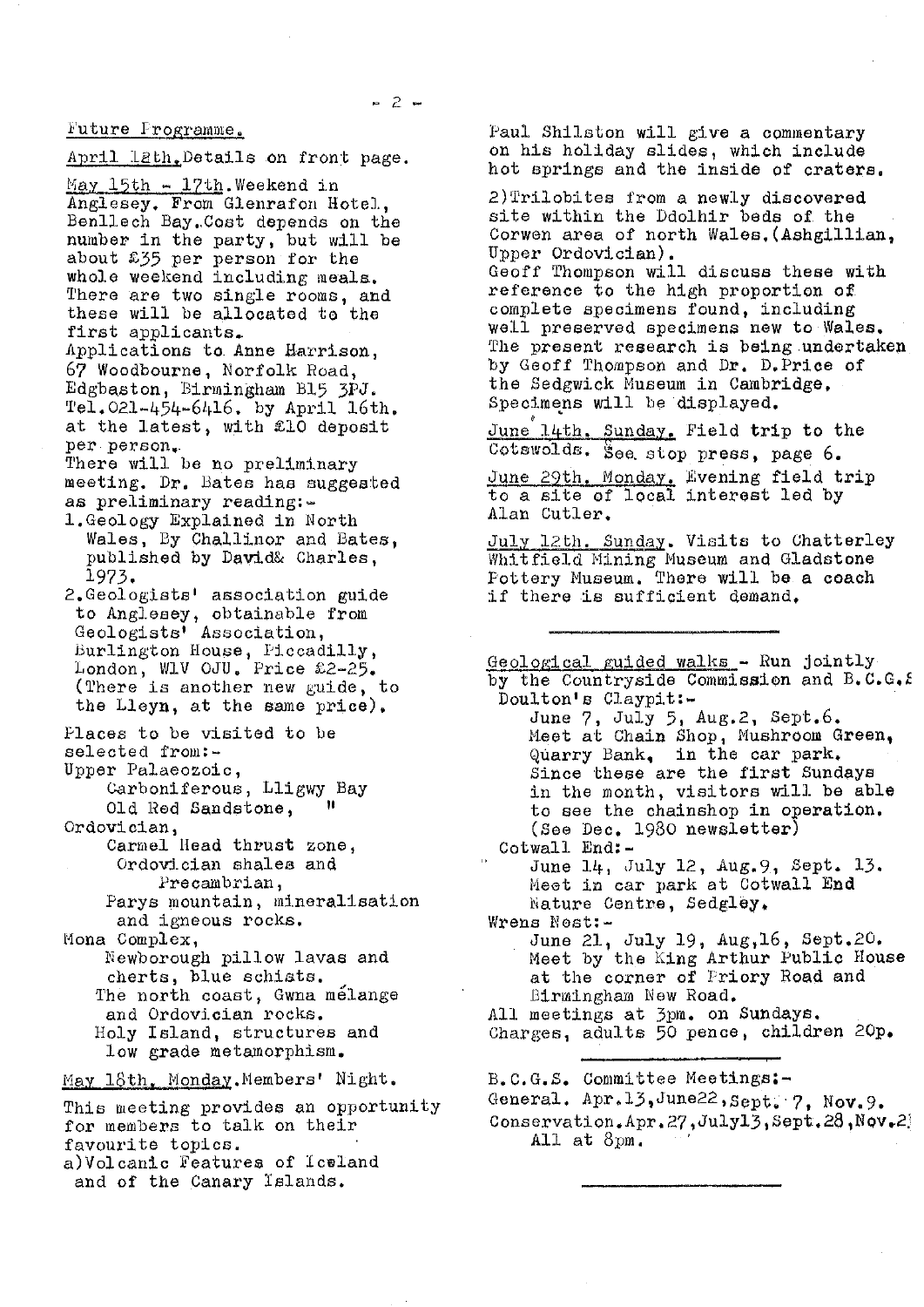Held Trip to the Lickey Hills,

November 2nd. 1980, Leader Mr.. W. Hardie.

T'hie was the first time that the Lickey Mills had featured on the B.C.G.S. programme, and although *Lickey is* not Black. Country, the area is certainly local. There are structural links with the Black Country-3outh Staffs. coalfield. The outcrops lie at the south east end of the main stru otural axis, and some of the major faults lie parallel to it,

We met at the Golf Course Club Mouse, Rubery, where we were given a short Introductory talk by our leader Dill Hardie from Birmingham University. We moved off on foot for a short distance into the Rednal Gorge, where we examined Cambrian Quartzite in an old quarry. The quartzite had quite a noticeable pink tint, in contrast to its usual white colour. The colouring is derived from adjacent red bed formations.

We then followed the road to Barnt Green along the Bunter outcrop, which was not visible, to another old quarry again in the quartzite. In this quarry a spectacular overfold was seen together with noticeable bands of darker colouring caused by the presence of felspathic ash. We moved further along the flank of the ridge at a brisk pace to Kendal End Farm where a somewhat insignificant exposure of the Precambrian Volcanics was inspected. Although the outcrop is small, it makes an interesting addition to our table of local formations. Within the Precambrian, a small faulted block of Wenlock Limestone occurs, and it was possible to find the familiar grey-buff limestone adjacent to a now partly filled excavation.

Further west in the farm grounds the change In topography was seen where the softer Keele Beds occur. Unfortunately there were no good

exposures, so we made our way back to the wain road and then followed the footpath north back over the ridge. It was a fine morning for the walk although Lill Hardie's brisk pace made one or two of us realise how unfit we were. The last exposure before lunch was of Bunter Pebble Beds just south of Rednal Road, where they form a small escarpment adjacent to the Keele Beds,

In the afternoon we set off across the golf course where small bench features were clearly visible on the greens. Although only poor exposures, they a're due to sandstone bands in the o1ay of the Keele Beds. Leaving the golf course, we entered the woods and by walking along a stream were able to see the sandstone and red Keele clay exposed. These were seen most clearly by those who walked in the stream rather than along its banks! Further up the stream we saw the junction of the Permian Clent Breccia with clay which is Carboniferous. We were taken to see several other exposures of Cleht Breccia, which contains angular fragments and was probably laid down in a flash flood. It has a characteristic purple colour and forms a conspicuous escarpment. Away from the stream in the woodland, the boundary between the breccia and the clay is not easy to identify as it is obscured by glacial drift. Several members of the party wrongly identified the boundary as a few feet above its true level.

Mr. Hardie's energy seemed endless and the afternoon passed far too quickly. His detailed knowledge of the Lickey area was clearly apparent as he pointed out the geological significance of almost every detail of the path we followed. Those of us with little experience of field geology marvelled at the amount of information he was able to give us, and which must have taken years of field study to acquire, We were all most grateful to him for giving us such an interesting and<br>enjoyable day.  $A.C. & A.H.$ enjoyable day.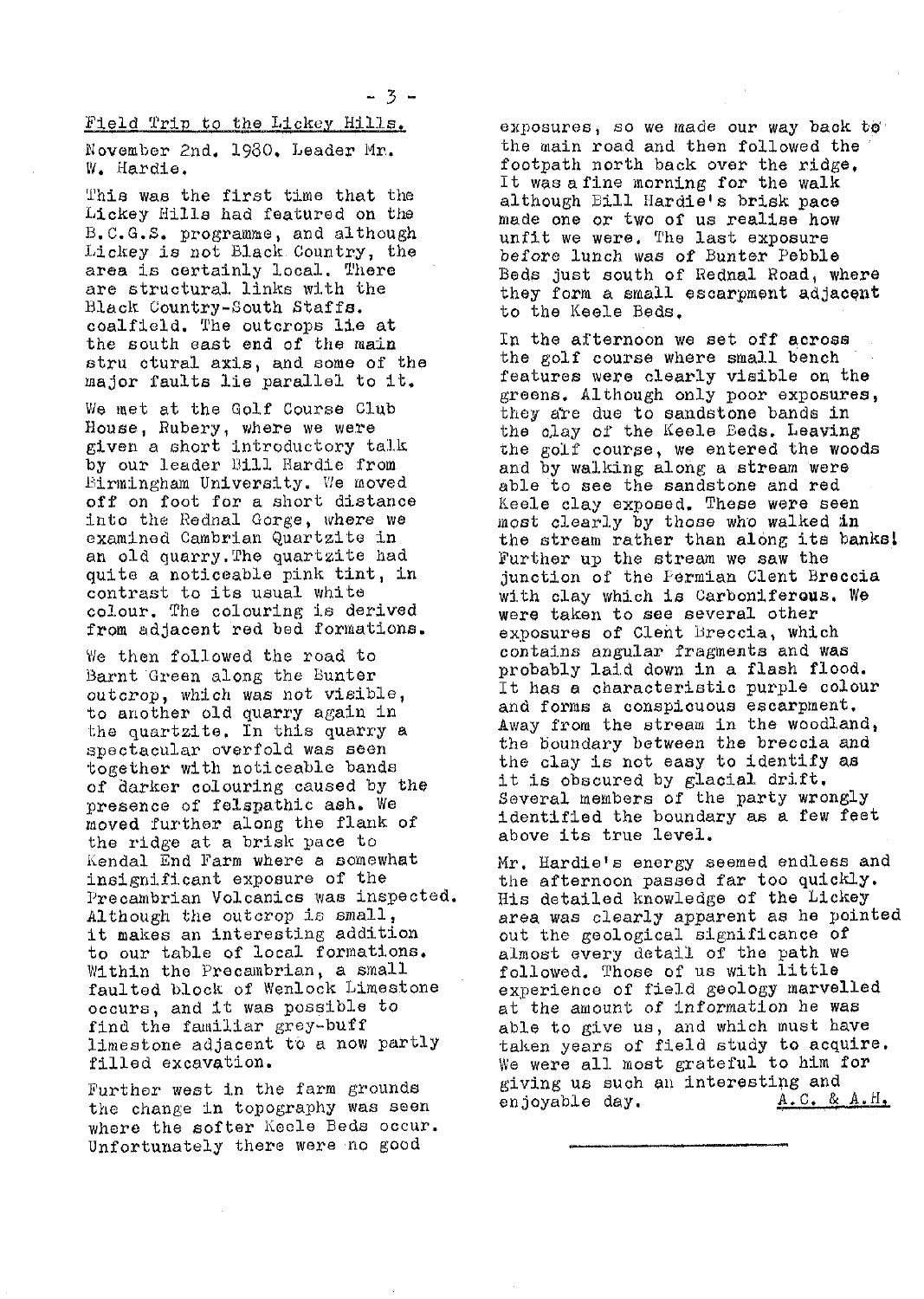$F$ ield trip to the Walsall Area.

January 18th. 1981. Leader Mr. Mark Chamberlain.

Despite the rain and cold weather, a great variety of geology was seen in a relatively small area. The first site we visited was at the Hay Head quarries where after wading through mud we found a few overgrown exposures of Barr Limestone, which is Silurian in age, and shows thin shale partings. The Barr Limestone is the only outcrop of its kind, but is thought to be the equivalent of the Woolhope limestone found in the Welsh Borders. Although largely quarried away, it is about 30 feet thick with a *gentle dip towards* the north west. The characteristic fossil of the Barr Limestone is the trilobite Bumastus burriensia, but it was not found by any member of the group.

Further down the line of quarries at Hay Head exposures of overlying Wenlock Shale were seen, but the main point of interest was the two volcanic ash bands within the shale itself. The ash bands are only a couple of centimetres thick, and stand out because of their pale cream colour. They have been altered to a clay-based material known as bentonite, which is a type of Fullers' Earth, and is extracted in commercial quantities in. some places in America. It consists mainly of the clay mineral montmorillonite.

The structure aroud Walsall is basically a faulted anticline, with the Eastern Boundary fault complex running through it. The fault zone was crossed as we made our way towards Barr Beacon. The only evidgnce we could see to *mark the fault was the contrast* in soil colours, between the light Barr Limestone colour and the darker coal measure material.

Barr Beacon lies on the eastern flank of the anticline, and consists of Permo-Triassic Hopwae Breccia and Bunter pebble beds.Pinfold Lane quarry was visited at the base of the *Barr Beacon escarpment* where a good section of Bunter pebble beds resting on Hopwas Breccia was seen. The junction between the two litbologles is thought to be an unconformity although there is no solid evidence for this, except for the marked distinction between the two rock types. The Hopwas Breccia consists of clays, siltstones, angular pebble beds and sands, which are all thinly bedded and have the same orange-red colour. This mixture of lithologies indicates that the deposit is not a uniform aeolian type of deposit such as that so commonly seen inthe Permo-Triassic sequence. Structures such as small scale cross bedding and channel fills indicate a riverine environment.

The Bunter Pebble Beds consist of sands packed with rounded pebbles of quartzitg sandstone, conglomerate and tourmaline, The roundness of the pebbles indicates that they have travelled a long distance, unlike *the* angular pebbles of the Hopwas Breccia, and the presence of tourmaline indicates that they may have been derived from the south-west of England. The Bunter Pebble Beds are thought to have originated from a northward flowing delta fan, blown across a flat monotonous desert landscape in Permo-Triassic times.

Paw End railway cutting is still in use and not accessible, but the north-westerly dipping Wenlock Limestone was seen from a canal bridge. This limestone contains rounded masses of unbedded reefs, known locally as crogballs. These are packed with corals such as Halysites, and brachiopods, and it was a pity we could not see them in more detail. We were able to collect fossils in a more accessible part of the railway cutting off Bosty Lane. Atrypa, solitary horn corals and crinoid fragments were the typical fossils.

Finally in the nearby Linley quarries we saw the limestone mine entrances which spread underground as far as Walsall town centre 3 miles away. There are also exposures of coal measure sandstone lying unconformably on Silurian nodular limestone. The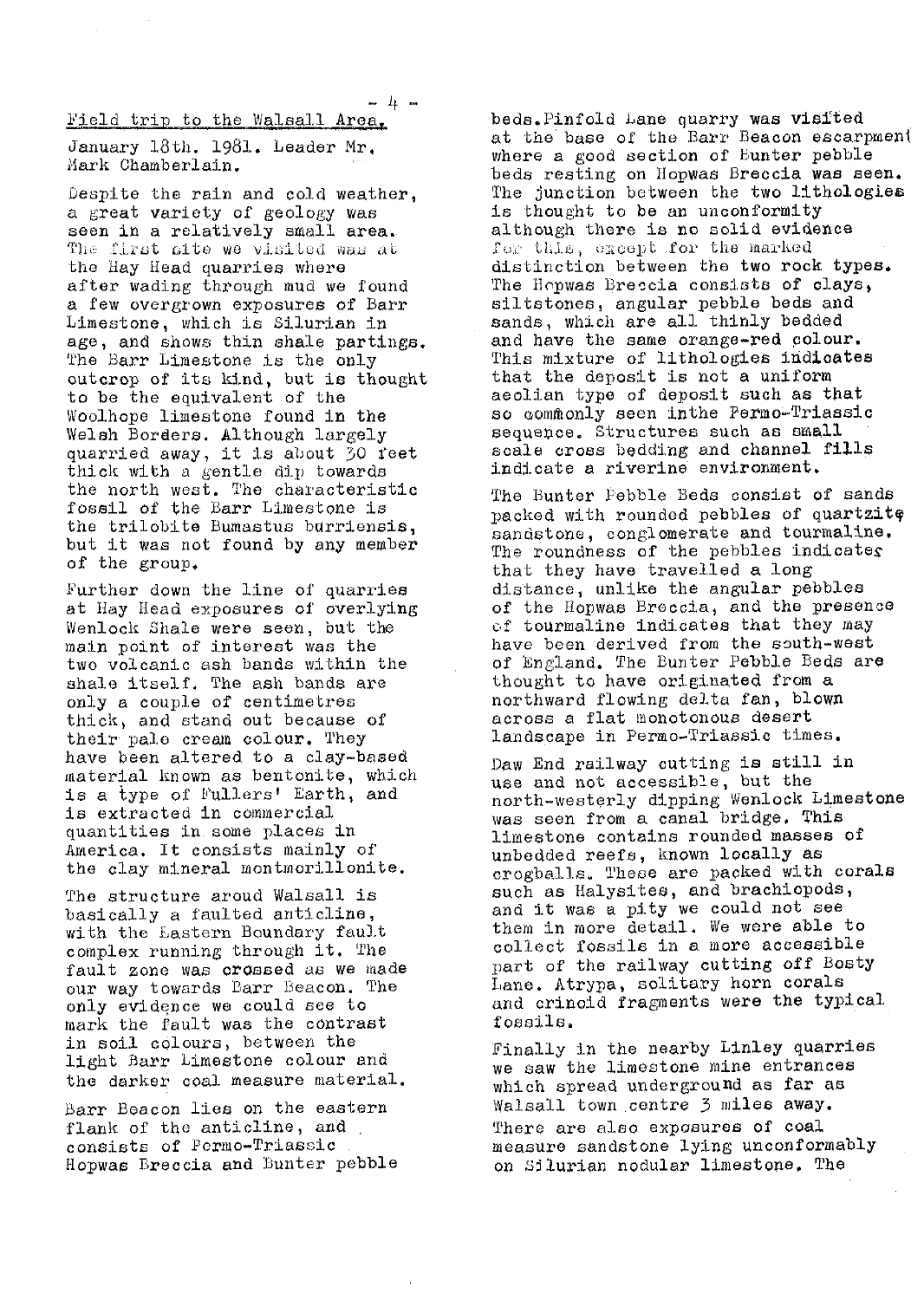coal measure sandstone contained cross bedding and a channel fill in the nodular bads.

My thanks go to the group who braved the mud and the cold, wet weather, and patiently listened to me.

M.C.

### South American Journey.

#### December 8th. 1980.

This talk by Sheila and Neil Pitte was the first to be held at the Allied Centre. It was about the achievement of a lifetime' s ambition to spend one of our **winters in** SouthAmerica. The serious planning of the journey took a year and a half, and included the acquisition of many maps from various countries, and the learning of Spanish. A large collection of books and maps were on display, including unusual geological maps and Admiralty charts. There were also some geological specimens, including a thin section of a basalt from the continental divide in Patagonia.

The talk began with a description of the route, which was over 30.,D00 miles and all by land or water transport except for the last day's flight to London, It had boos intended to divert from Tierra del Fuego to the Falkland Islands and Antarctica for 18 days, but a few days before this the ship was wrecked so it was not possible. There were no other problems. The journey was then illustrated with slides.

From Italy *the ship called at* southern European ports, then crossed to Rio de Janiero in Brazil, where there were views *of the lovely harbour, Sugar Loaf and Corcovado with its Christ* statue. Buenos Aires and the nearby areas of Argentina were then shown, and the crossing of the pampas, with their familiar breeds of British cattle. *On the final-* bus journey towards the Andes in northern Patagonia, the aridity,

empty roads, and barren boulder strewn landscape contrasted strongly with far away England.

lariloche, the main centre in the Andes lake district, is an international ski resort in winter. Its scenery is overwhelmingly lovely in the Swiss mountain and lake tradition but much larger, and its luxuriant vegetation comes to a stop about two miles east of the town. Six weeks were spent **travellin&** around the Andes and three of the national parks.

Journeys were then made through the Andes by different routes into southern *Chile and the Pacific coast at Puerto* Montt; where the southern end of the longitudinal valley becomes submerged. The spectacular volcanoes of the area, made famous by Darwin, are surrounded, by fjords, lakes and fertile dairy country.

The final sea voyage was made from Buenos Aires on the round South America container service, via the Strait of Magellan with its menacing rocks and islands. Visits were made to the Pacific coast countries of Chile, Peru, and Ecuador where a 13th. wedding anniversary coincided exactly with the equator itself. *Brief* visits wore made to Los Angeles, San Francisco and Vancouver, then Canada was crossed by train via the Fraser River route, and past the dazzlingly brilliant snows, frozen lakes and rivers of central Canada,

The Canadian winter was matched by the Bub-zero weather of Dudley, and must have frozen the willing hands of the many members who joined in helping to load up the the Pitts car before<br>thawing out at home.  $S.P.$ thawing out at home.

#### Birmingham Museum and Art Gallery, Geological Collection.

The curator, Mr. David Waller, would like members to know of this collection, which is not on public view. He would like members to use it, and is also keen to see members with questions about identification. Weekdays are the best' times for him, but he, is willing to make other arrangements if members will contact him,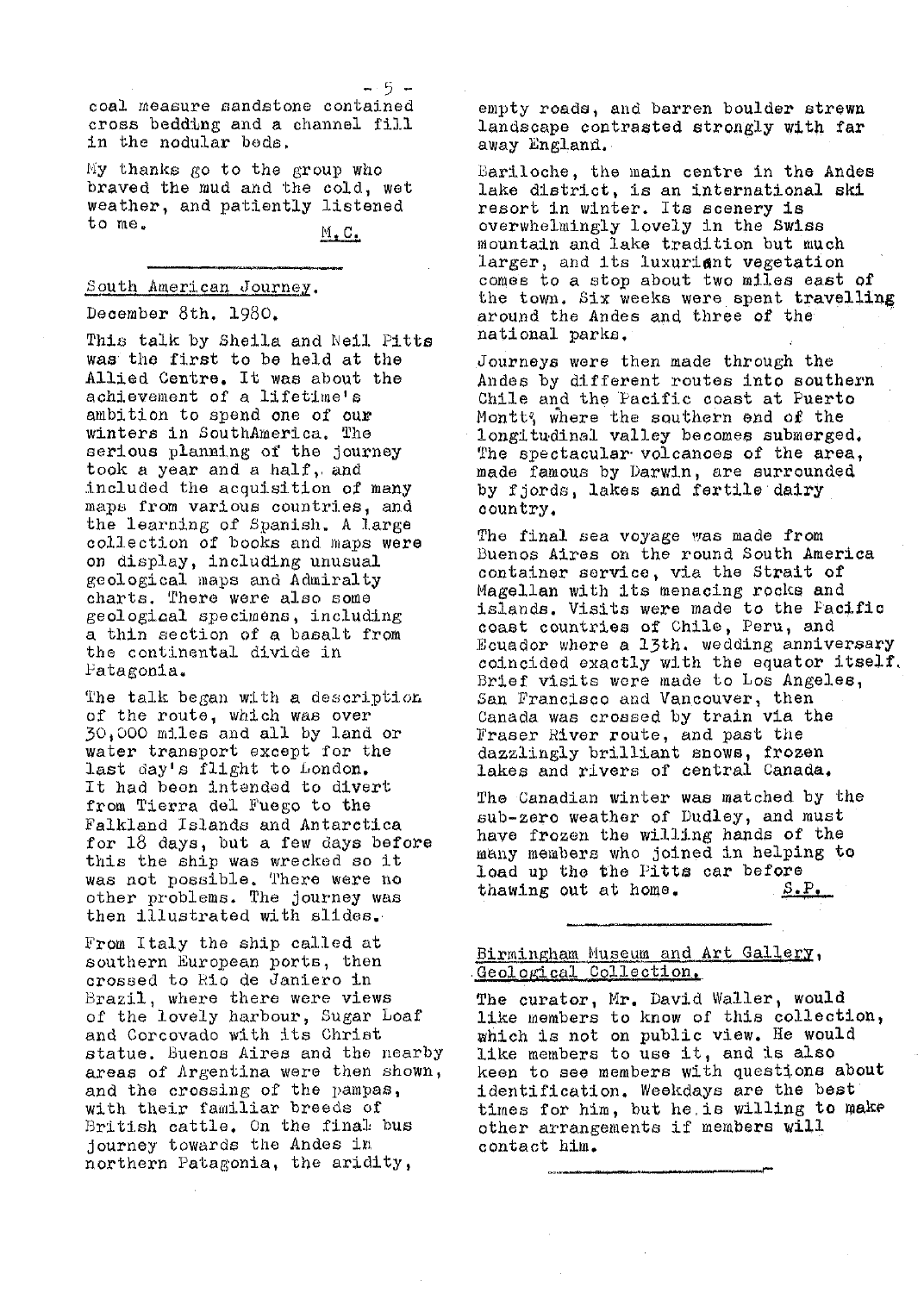# pert Errors Encourage Hodest Members.

The advent of April fool's day has encouraged Faul Shilston to send in the following genuine mistakes, reported in the Geological Curators' journal. Museum Exhibit.

A first class example of naccurate labelling was discovered in 1971 in Durham. The object was exhibited in a South Shields. museum as a Roman sestertius coin, minted between AD 135 and 138. Miss Fiona Gordon, aged nine, pointed out that it was in fact a plastic token given away free by a soft drinks firm in exchange for bottle labels. When challenged to provide evidence, she said, "I knew because the firm's trade mark is printed on the back." A spokesman for the Roman Fort museum said, "The token was designed as a Roman replica. The trouble was that we construed the letter  $\mathbb{R}^1$  on the coin to mean 'Roma'. In fact it stood for the soft drink manufacturer'Robinsons', Wrong Identification. Members of a scientific mission from Madrid who have been examining the skeleton of a dinosaur discovered near Tetuan, Morocco, have come to the conclusion that the remains are really those of a hay-making machine abandoned by a Spanish farmer in 1917. Although the original investigators were in error in mistaking the curved iron teeth of the rakes for the ribs of a species of dinosaur known only in the Rocky mountains, they were clearly right in giving a transatlantic origin to their discovery, for it bears the name of a well-known Canadian manufacturer of agricultural machines.

Since these stories are genuine despite **the** date, there must surely be hope for us all,

#### Further Geological Boll days

- 1. Snowdonia National Park Study Centre, July 5-11. Geology and scenery. Apply to Miss E. Sunderland, Vaughan College, St. Nicholas Circle, Leicester LE1 4LB. Full board. £91.
- 2. Shoreline Holidays, 23 Downs View, Bude, Cornwall. EX23 8RG. Oct.  $17-24$ .  $\&68$ . Directed by Dr. Freshney and Dr. Taylor of I.G.S.
- 3." The Evolving Earth! July 25 Aug. lst. Res.  $£75.$  Non-res.  $£45.$  Apply Secretary, Summer school for adult students, Rewley House, 3 Wellington Squax°a , Oxford OX1 2JA,.
- 4,Geology of Arran. Sept. 19 -26, £79 full board. Apply to Staff Tutor in geology, Dept. **of** Extra-mural Studies, 32 Tyndalls Park Road, Bristol BS8 1HR.
- 5,Geoj.ogy of the S.W. United States, Advance notice for Oct. 1982. Offseason travel, should not exceed £325<br>for 2-3 weeks' field excursion. As no4
- 6.Geology of Iceland. June 1 to 12. £495. Tour right round Iceland with geological guide, including famous waterfallhot springs, lava fields, glaciers, Skaftafell national park. Explorers' Travel Club, 85 Queen St. Maidenhead, Berks. SL6 1LP,

Aldridge=Brownhills district plan 1981. This has been received, and members are welcome to consult it, via Paul Shilston,

Held secretary, Anne Harrison, 67 Woodbourne, Norfolk Road, Edgbaston, Birmingham B15 3PJ. Tel. 021-454-6416. Hon. Sec. Paul Shilston, 16 St. Nicolas Gardens, Kings Norton, Birmingham B38 8TW. Tel. 021-459-3603.

- John Easter, Tel. Kingswinford 4916, will also give information about meetings,
- Editor, Sheila P1tts, 4 Siskin Road., Pedmore, Stourbridge, West Midlands, DY9 7HU. Tel. Stourbridge 4107.

 $\mathbf{u}$ 

STOP PRESS ;- Cotswold field trip. June 14th. Leader Mr. Walker, meet at Coaley leak picnic site, grid ref. SO 792 Oll at mid-day. Visit Rodborough Common,Selsley Common,Sandford'a Knoll ,Frocester Hill, All Middle Jurassic.